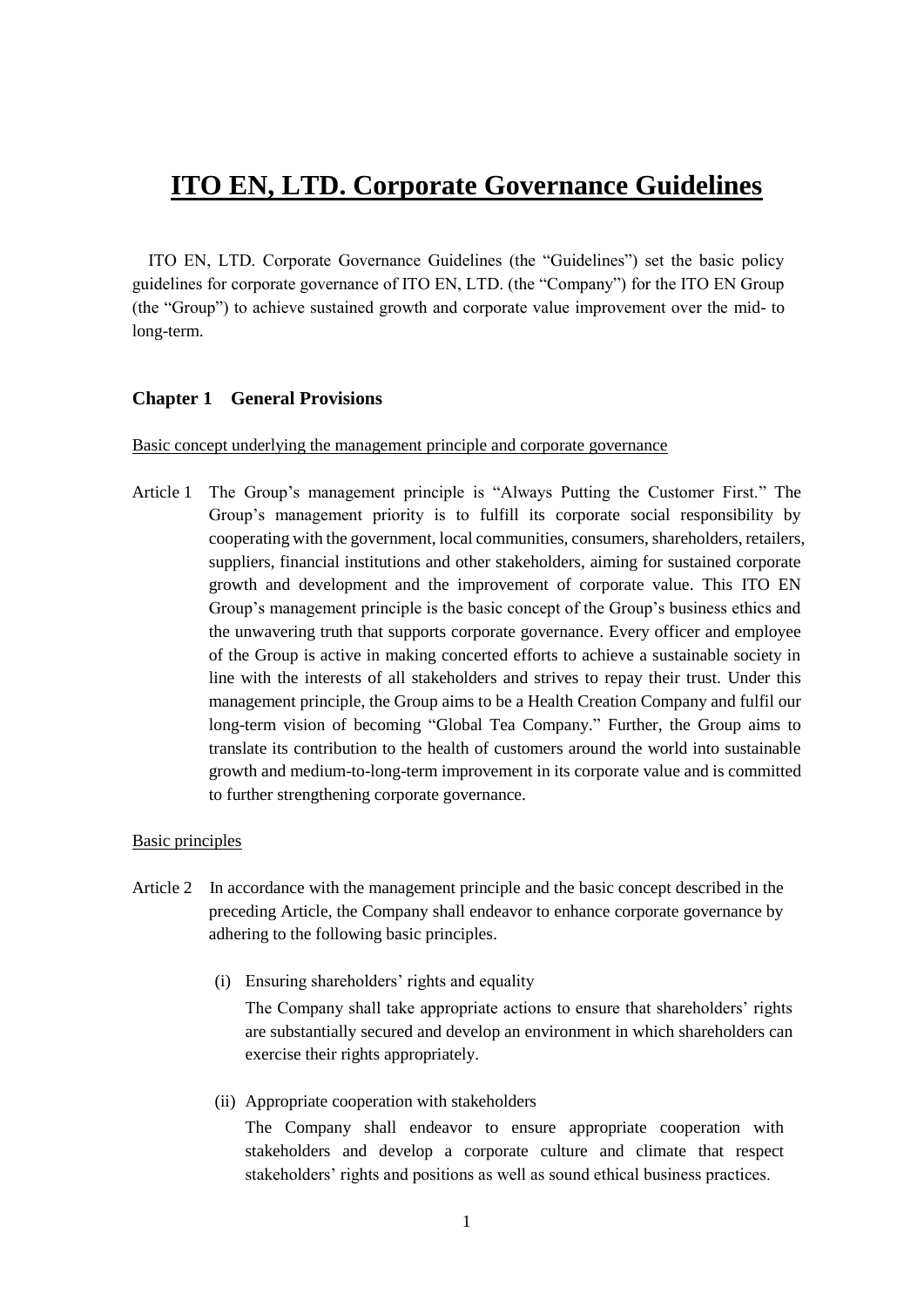(iii) Ensuring appropriate information disclosure and transparency

The Company shall appropriately make statutory disclosures of information, including the Company's financial position, operating results and other financial information, as well as management strategies and issues, risks, corporate governance and other non-financial information. It shall also make non-statutory disclosures of information proactively. The Company shall endeavor to ensure that the information is accurate, easily understood by users and highly useful.

(iv) Effectiveness of the Board of Directors' supervision

The Company shall endeavor to ensure effective supervisory functions of the Board of Directors regarding the execution of operations to achieve sustained growth and the improvement of corporate value over the mid- to long-term.

(v) Constructive dialogue with shareholders

The Company shall have constructive dialogue with shareholders with the aim for sustained growth and the improvement of corporate value over the mid- to long-term.

# **Chapter 2 Corporate Governance Structure of the Company**

The Company's concept of corporate governance structure

- Article 3 As a company with an audit & supervisory board, its Audit & Supervisory Board Members shall conduct audits by confirming with Representative Directors of each group company or Directors or employees in charge of each group company regarding the status of business operations, decision-making processes and so forth to realize appropriate corporate governance.
	- 2. Opinions of external experts, including Outside Audit & Supervisory Board Members and Outside Directors, shall be seriously taken into account and reflected in corporate management, thereby enhancing transparency.
	- 3. Audit & Supervisory Board Members shall attend the Board of Directors' meetings and state their opinions about the status of audits on a company-wide basis or on a case-by-case basis in an objective and fair manner and audit the execution of duties of the Directors in accordance with audit policies adopted by the Audit & Supervisory Board.

#### Nomination & Remuneration Committee

Article 4 The purpose of the establishment of the Nomination & Remuneration Committee is to enhance the independence and objectivity of the functions of the Board of Directors and its accountability. For this reason, appropriate involvement of and advice from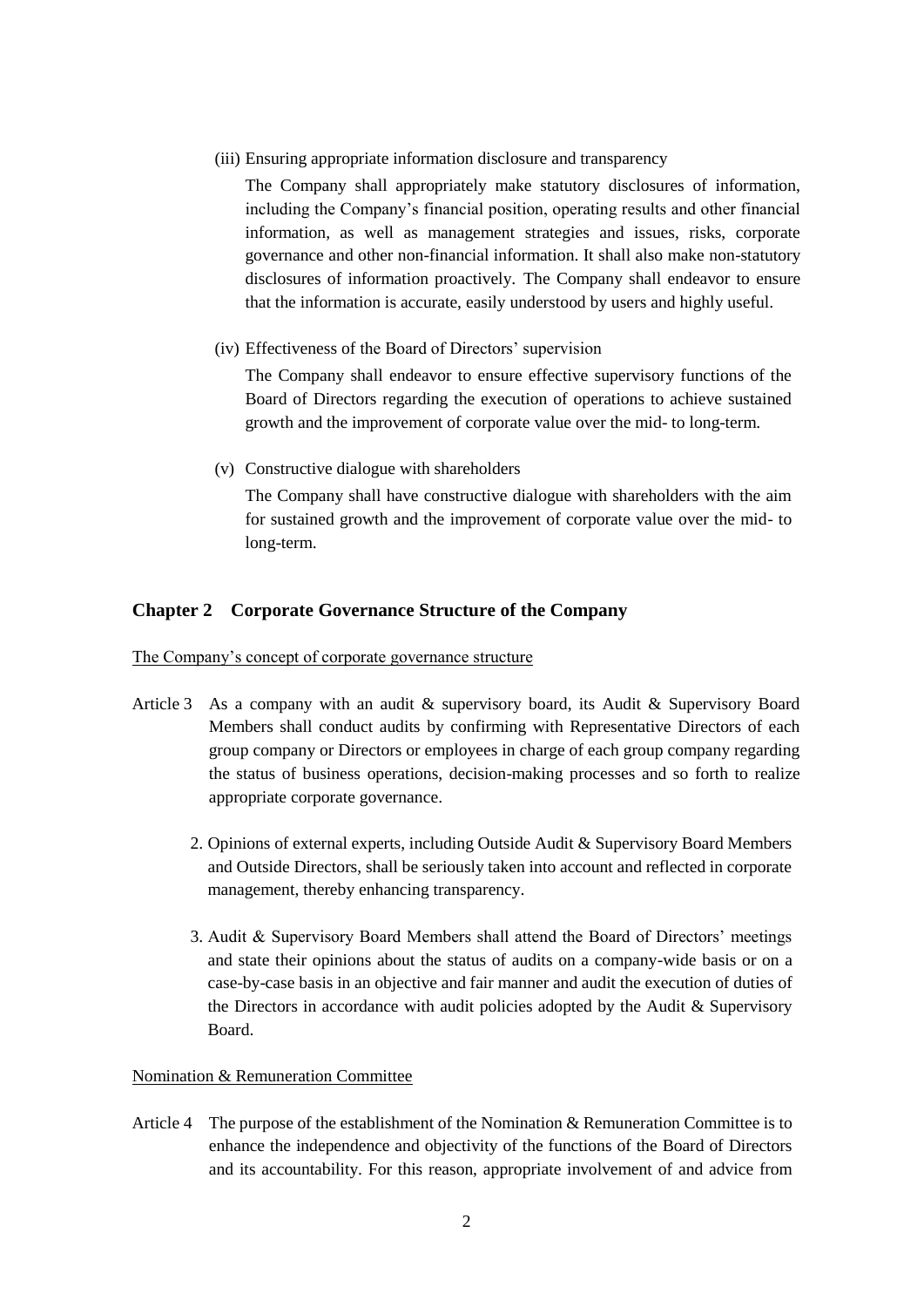Independent Outside Directors shall be obtained when the nomination and remuneration of Directors and others, and important matters are examined by the committee.

- 2. The Nomination & Remuneration Committee shall consist of three or more Directors including Outside Directors of the Company as members, a majority of whom shall be Independent Outside Directors of the Company.
- 3. Members of the Nomination & Remuneration Committee shall be appointed by a resolution of the Board of Directors.
- 4. The chairperson of the Nomination & Remuneration Committee shall be elected from among the members who are Independent Outside Directors of the Company by resolution of the Nomination & Remuneration Committee.
- 5. Upon request from the Board of Directors, the Nomination & Remuneration Committee shall deliberate on the following matters and report the results to the Board of Directors.
	- (1) Policy concerning composition of the Board of Directors
	- (2) Matters relating to the election and dismissal of Directors, executive officers, and Audit & Supervisory Board Members, and the proposal of candidates for Directors, executive officers, and Audit & Supervisory Board Members
	- (3) Matters Relating to proposals for the election or dismissal of Representative Directors and executive officers with special titles
	- (4) Matters relating to president succession planning
	- (5) Matters relating to the remuneration limit, remuneration system and remuneration amount for Directors and executive officers and the remuneration limit for Audit & Supervisory Board Members
	- (6) Matters relating to the personnel affairs and remuneration of officers of major subsidiaries and affiliated companies
	- (7) Other matters relating to corporate governance

#### Roles of the Board of Directors

- Article 5 The Board of Directors has the role to oversee management to secure fairness and transparency and to make prompt and resolute decisions on the execution of important operations and other matters as required by the laws and regulations to facilitate sustained growth and the improvement of corporate value over the mid- to long-term and to improve earning capacity, capital efficiency and so forth.
	- 2. The execution of operations, other than important operations stipulated in the preceding Paragraph, and relevant decision making shall be delegated to the Executive Board and other lower-layer meetings, officers in charge of the operations, Executive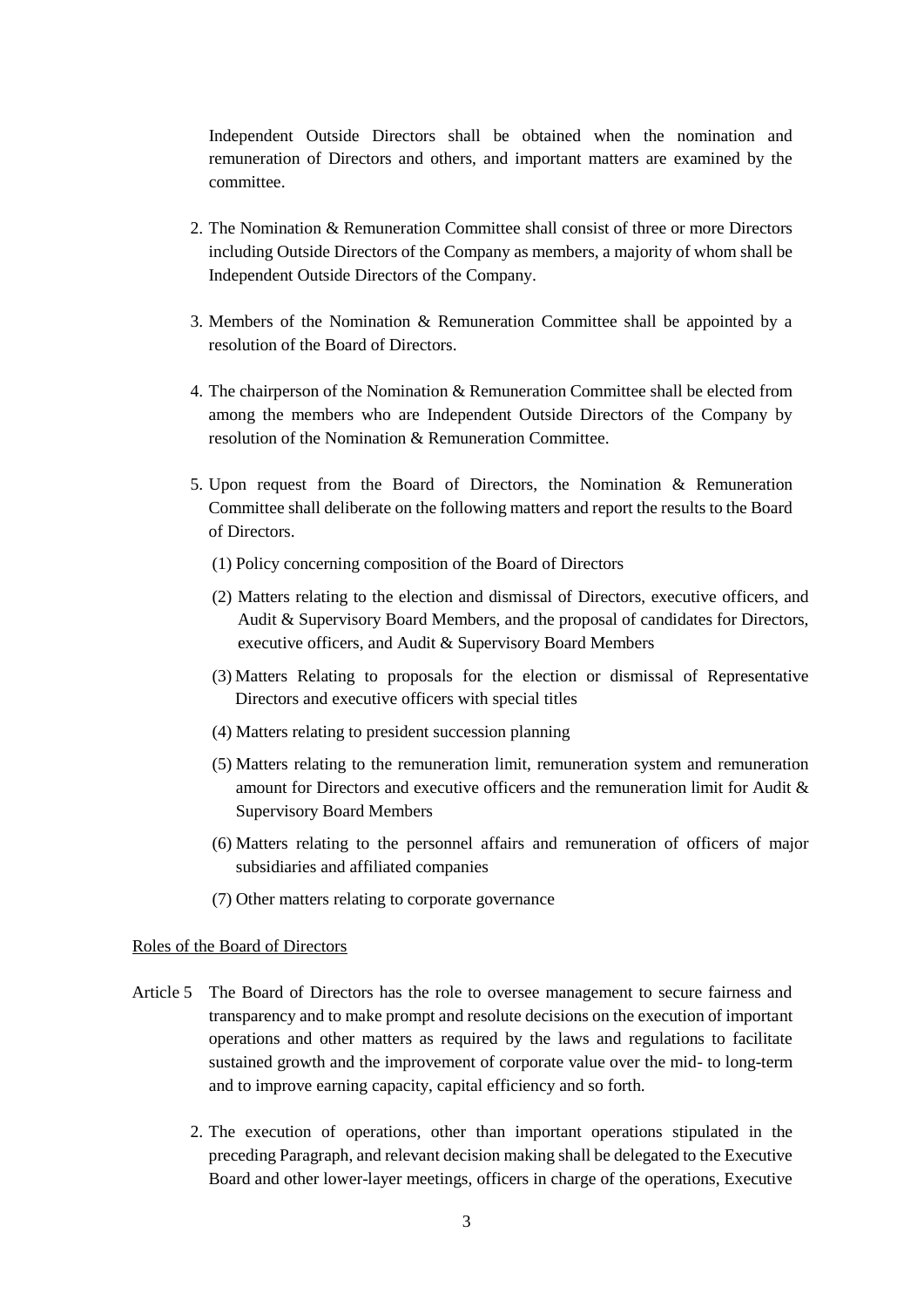Officers and others. The Board of Directors shall supervise the status of the meetings and the execution of duties of the officers and others.

# Composition of the Board of Directors

Article 6 The Company's basic policy is that the composition of the Board of Directors must be well balanced as a whole taking knowledge, experience and skills into consideration and that the Board of Directors must consist of the necessary and appropriate number of members to ensure effective decision-making and substantive discussions. The Company determines the composition giving due consideration to ensuring diversity in terms of gender, internationality, career history, age and other characteristics.

#### Policy on nomination and procedures for nomination and removal of Directors

- Article 7 Candidates for the Company's Directors shall be selected by the Board of Directors in accordance with the following policy for nomination by respecting objective and highly transparent deliberations at the Nomination & Remuneration Committee.
	- (1) Directors (excluding Outside Directors)

Persons who are well versed in the Company's business management, have abundant knowledge and experience and are morally qualified for being involved in the Company's management

#### (2) Outside Directors

- (i) Persons who have good insight into the Company's management principle and the Group's social responsibility and roles
- (ii) Persons who have abundant experience and extensive insight in corporate management, professional knowledge in legal affairs, financial accounting, tax affairs, finance and so forth and are expected to provide general advice and supervision over the Company's management from objective and professional perspectives
- (iii) Persons who meet the Company's standards for the independence of Outside Directors and are deemed unlikely to cause conflicts of interest with general shareholders
- 2. If the Board of Directors considers that it is impossible for a Director to appropriately carry out their duties due to a violation of laws, regulations or the Articles of Incorporation or for other reasons, it shall determine, upon deliberation and by respecting deliberations at the Nomination & Remuneration Committee, whether to remove them from their position, to impose other dispositions or to submit a proposal for the removal to the general shareholders meeting.

#### Policy and procedures for nomination of Audit & Supervisory Board Members

Article 8 Candidates for the Company's Audit & Supervisory Board Members shall be selected by the Board of Directors in accordance with the following nomination policy upon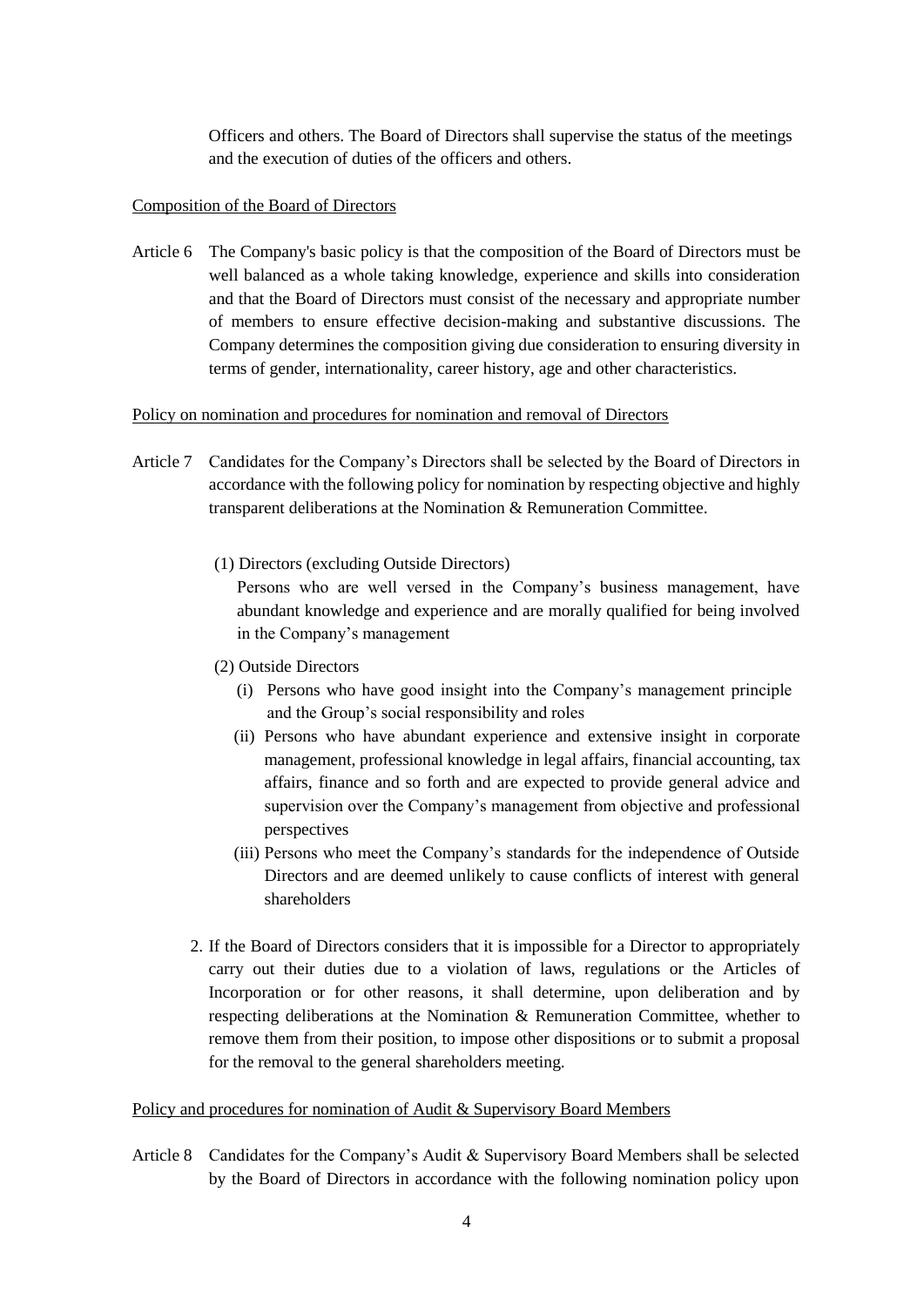deliberation by the Nomination & Remuneration Committee and with the consent of the Audit & Supervisory Board.

- (1) Audit & Supervisory Board Members (excluding Outside Audit & Supervisory Board Members)
	- (i) Persons who have abundant knowledge of and experience in the Company's business management
	- (ii) Persons who can audit the status of the execution of duties of Directors from a fair and objective standpoint and contribute to the improvement of soundness and transparency of management
- (2) Outside Audit & Supervisory Board Members
	- (i) Persons who have good insight into the Company's management principle and the Group's social responsibility and roles
	- (ii) Persons who are thoroughly aware of their roles as Outside Audit  $\&$ Supervisory Board Members, can audit the status of the execution of duties of Directors from neutral and objective perspectives by using their knowledge of and experience in corporate management, economy, legal affairs, accounting, tax affairs, audits and other areas, and can contribute to the improvement of soundness and transparency of management
	- (iii) Persons who meet the Company's standards for the independence of Outside Audit & Supervisory Board Members and are deemed unlikely to cause conflicts of interest with general shareholders

#### Policy and procedures for determining Directors' remuneration

- Article 9 Remuneration, etc. of Directors is deliberated by the Nomination & Remuneration Committee, which consists of a majority of Independent Outside Directors, to ensure objectivity and transparency in accordance with the Company's basic views on corporate governance and basic views on remuneration. The Board of Directors determines the remuneration, etc. of Directors, giving due respect to the report by the Nomination & Remuneration Committee.
	- 2. The Nomination & Remuneration Committee deliberates on the individual remuneration, etc. of Directors, including whether it is consistent with the basic policy and whether it has been evaluated based on the remuneration standards, and the Board of Directors determines the individual remuneration, etc. of Directors giving due respect to the report by the Nomination & Remuneration Committee.
		- (1) Basic policy
			- (i) Remuneration shall be such that it is in compliance with the management principle of the ITO EN Group, "Always Putting the Customer First," and will contribute to sustained corporate growth and development and the enhancement of corporate value
			- (ii) Remuneration shall be determined in proportion to the significance of Directors' roles and responsibilities and their contribution to the Company's business performance
			- (iii) Remuneration shall be closely linked to the share price of the Company's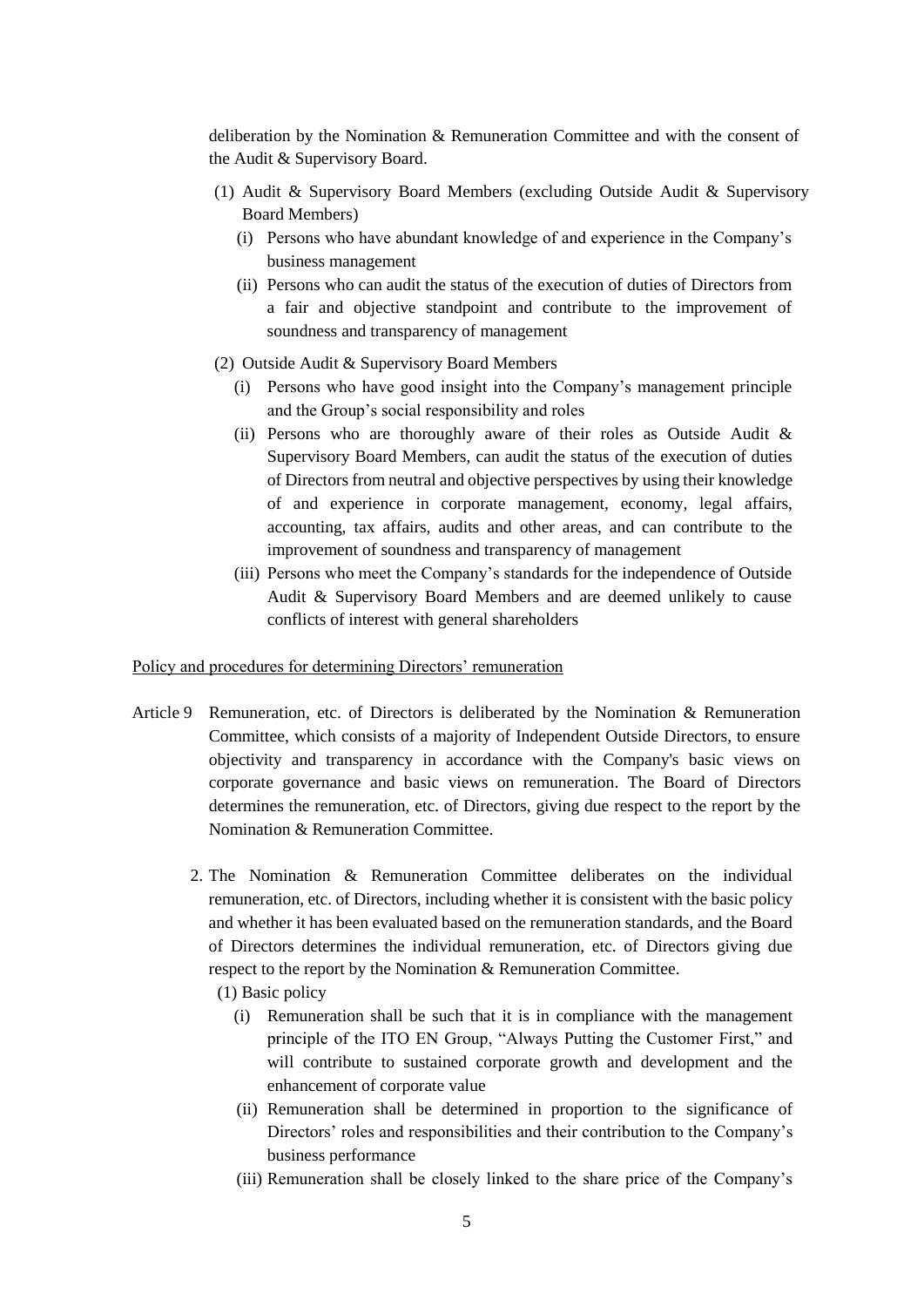stock, so that Directors share the impact of share price fluctuations with the Company's shareholders and the remuneration serves as an incentive for management

- (iv) Remuneration shall be determined based on objective and fair deliberations and with references to external data
- (2) Composition of remuneration

Remuneration, etc. of Directors (excluding Outside Directors) of the Company comprises fixed remuneration and performance-linked remuneration, and fixed remuneration accounts for about 70% and performance-linked remuneration accounts for about 30%. Remuneration, etc. of Outside Directors comprises only fixed remuneration.

(i) Fixed remuneration (basic remuneration)

Fixed remuneration shall be monetary remuneration of not more than the maximum amount of remuneration resolved at a general meeting of shareholders, and shall be paid monthly, in principle. The amount of remuneration of Outside Directors is determined taking into consideration the business performance and the degree to which the Company has achieved its plan.

(ii) Performance-linked remuneration

Performance-linked remuneration shall be composed of performance-based remuneration and share-based remuneration, which makes part of the remuneration closely linked to the Company's share price and puts Directors in a position where they share the impact of share price fluctuations with the Company's shareholders, to enhance Directors' interest in its share price and business performance and further raise their motivation and morale for achieving higher share prices and better business performance of the Company.

Performance-based remuneration shall be monetary remuneration based on performance appraisal, and shall be paid monthly, in principle.

Share-based remuneration shall consist of share acquisition rights granted as performance-linked share remuneration-type stock options and the share acquisition rights to be granted to each Director shall be determined each year based on a strict assessment of performance.

・Determination of the performance-linked remuneration

The Company shall perform a comprehensive performance assessment in which, in order to link the business performance and remuneration, the Company designates management indicators as measures of performance, sets the standard ratio of consolidated performance to non-consolidated performance for each position, considers each Director's responsibilities, and awards points to each Director with respect to each management indicator.

・Management indicators used to measure performance

The Company's management indicators used to measure performance shall include "net sales (growth)," "operating income (profitability)," "cash flows from operating activities (stability)," "earnings per share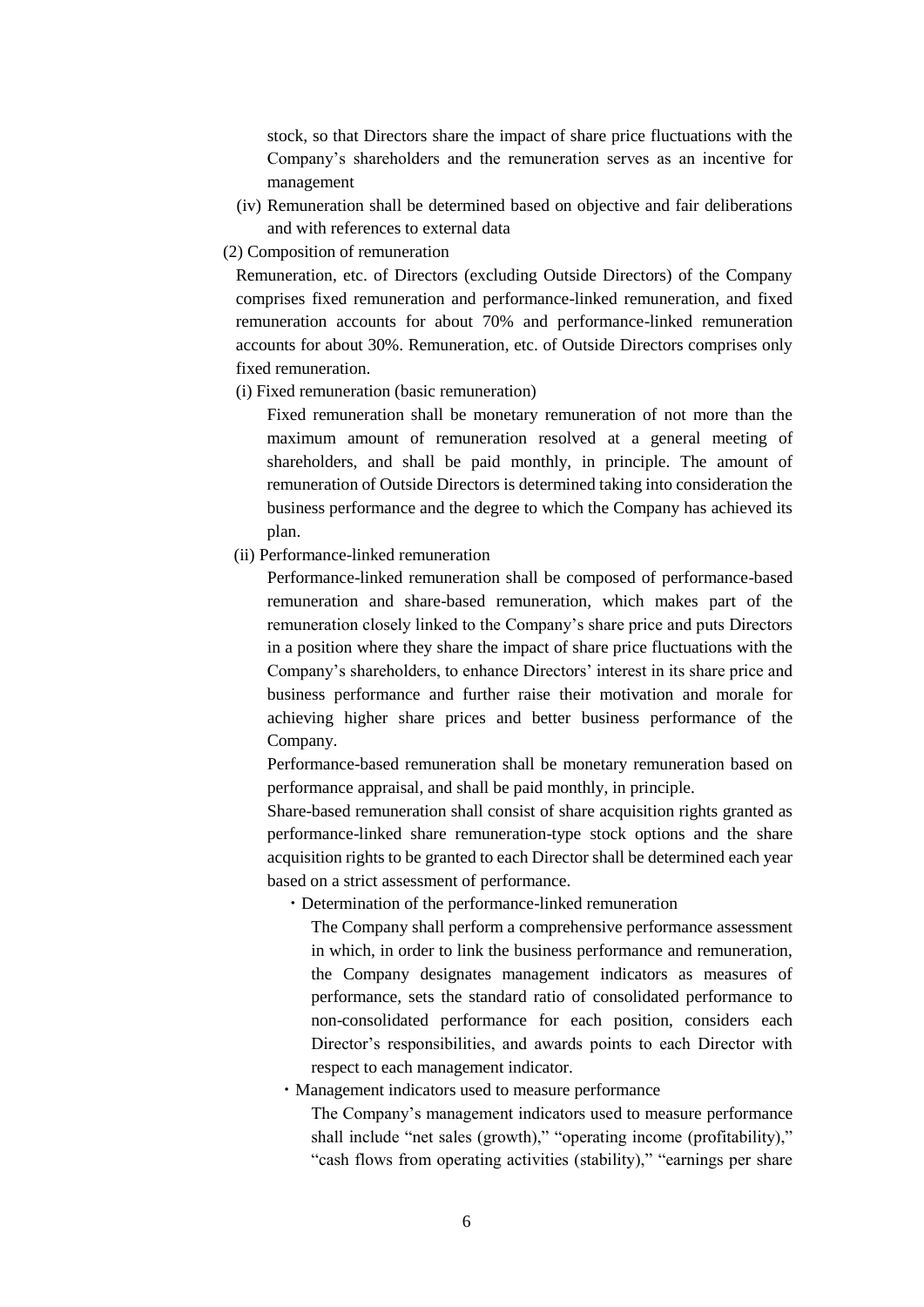(profitability)," "return on equity (efficiency)" and "dividend on equity ratio (shareholder return)."

# Policy and procedures for determining Audit & Supervisory Board Members' remuneration

- Article 10 The remuneration of Audit & Supervisory Board Members is deliberated by the Nomination & Remuneration Committee and determined by the Board of Directors. The amount of remuneration shall be within the total amount of remuneration approved by resolution of the general shareholders meeting and shall only be monthly fixed remuneration.
	- 2. The individual remuneration of Audit & Supervisory Board Members shall be determined upon discussions with each Audit & Supervisory Board Member at a meeting of the Audit & Supervisory Board.

# Policy on training for Directors and Audit & Supervisory Board Members

- Article 11 The Company shall support the execution of duties of the Directors and Audit & Supervisory Board Members by collecting and providing information necessary for them to perform their roles and functions. It shall also provide necessary training and so forth.
	- 2. In order to perform their roles and functions, Outside Directors and Outside Audit & Supervisory Board Members of the Company shall endeavor to obtain sufficient understanding of the Group's management strategies and plans, the status of each business, management issues and so forth by such means as receiving explanations from respective divisions in charge of each business at the time of assuming office and on other appropriate occasions.

# Assessment of effectiveness of the Board of Directors

Article 12 The Board of Directors shall assess and analyze the overall effectiveness of the board every year based on each Director's self-assessment and so forth and use the results to improve the board.

# **Chapter 3 Matters concerning Protection of Stakeholders' Interests**

# Management system for transactions among related parties

Article 13 When the Company conducts a transaction with its officers, major shareholders and others, it shall submit the matter to the Board of Directors in advance and obtain the board's approval in order to ensure that the transaction will not adversely affect the common interests of the Company and shareholders, excluding cases in which the terms and conditions of the transaction are clearly the same as those for general transactions.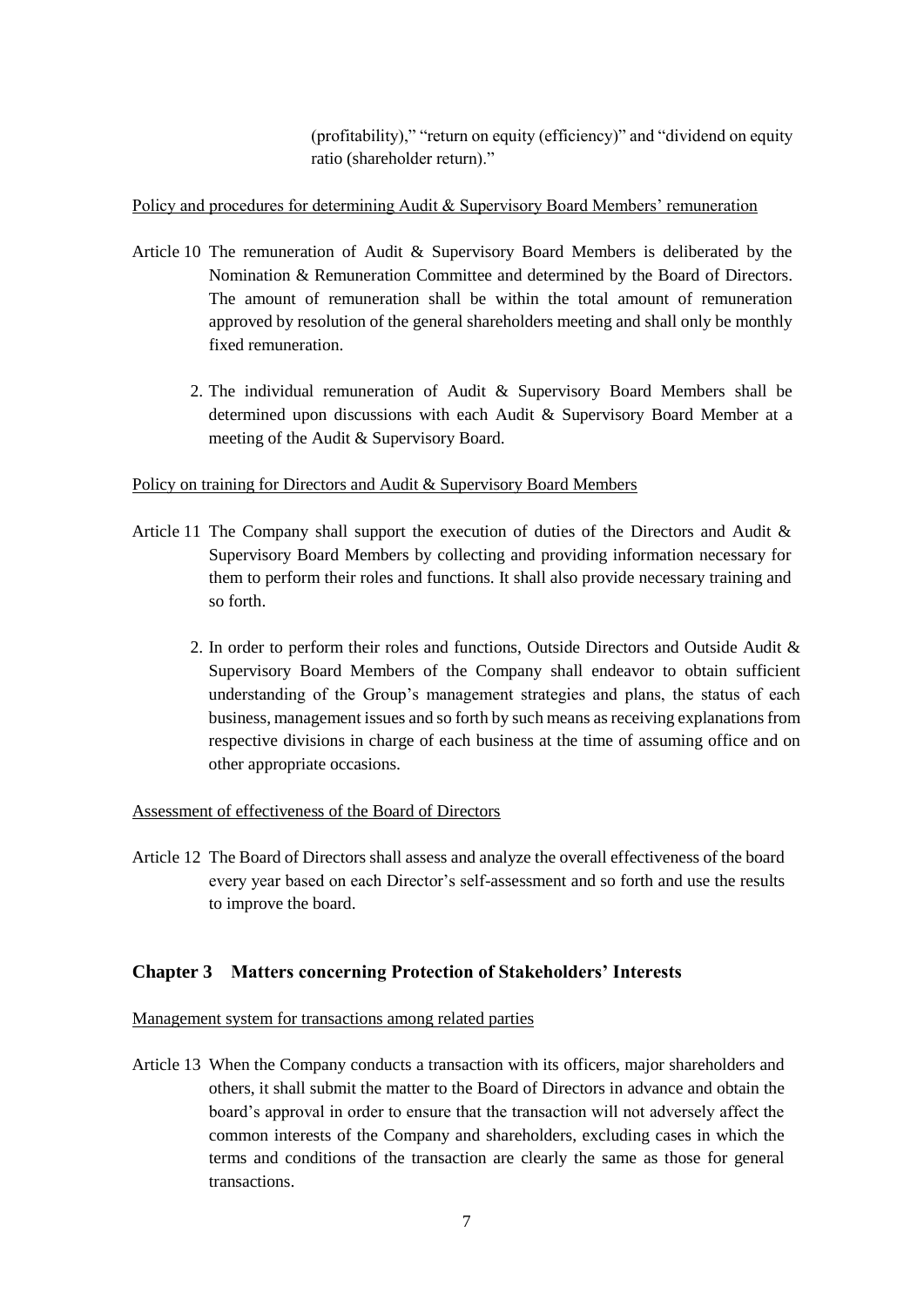#### Policy on cross-shareholding

- Article 14 The Company maintains a policy of not conducting cross-shareholding, in principle. Provided, however, the Company conducts cross-shareholding in cases in which it can be judged that cross-shareholding would facilitate transactions, procurement or financing. In addition, the Company maintains a policy of reducing crossshareholding in stages in cases in which cross-shareholding is not judged to contribute to the improvement of the Group's corporate value over the medium to long term.
	- 2. With regard to listed shares held by the Company in accordance with the proviso in the preceding Paragraph ("shares held in cross holding"), the Company validates at the Board of Directors' meetings every year that the return on invested capital exceeds capital cost for each stock. In addition, from the perspective of maintaining and strengthening relationships with its clients over the medium to long term, the Company has confirmed at the Board of Directors' meeting that the significance of cross shareholdings shall be reviewed and that any stock with reduced economic rationality and reduced significance of cross holding shall be subject to sale or reduction in holding following dialogue with the issuer company.
	- 3. Regarding the exercise of voting rights of shares held in cross holding, the Company shall appropriately address the matter by closely examining each agenda and comprehensively judging if the proposed matter will contribute to the improvement of corporate value of the Company and the issuer.

# Corporate ethics hotline system

Article 15 The Company shall develop an internal reporting hotline and an external reporting hotline with lawyers for employees and others to directly provide the Company with information about illegal conduct of a group company or the Company.

# Policy on constructive dialogue with shareholders

Article 16 The Company shall accurately understand its capital cost, listen to the comments of shareholders through constructive dialogues between its management team and shareholders and pay due attention to shareholders' interests and concerns. In addition, it shall provide clear and simple explanations about the review of its business portfolio and its management policy, including capital expenditure and investment in research and development and human capital, in an effort to obtain shareholders' understanding.

#### Basic policy for capital policy

Article 17 The Company invests in the creation of profit surpassing capital cost and growth markets while maintaining stable financial bases with the aim of achieving sustainable growth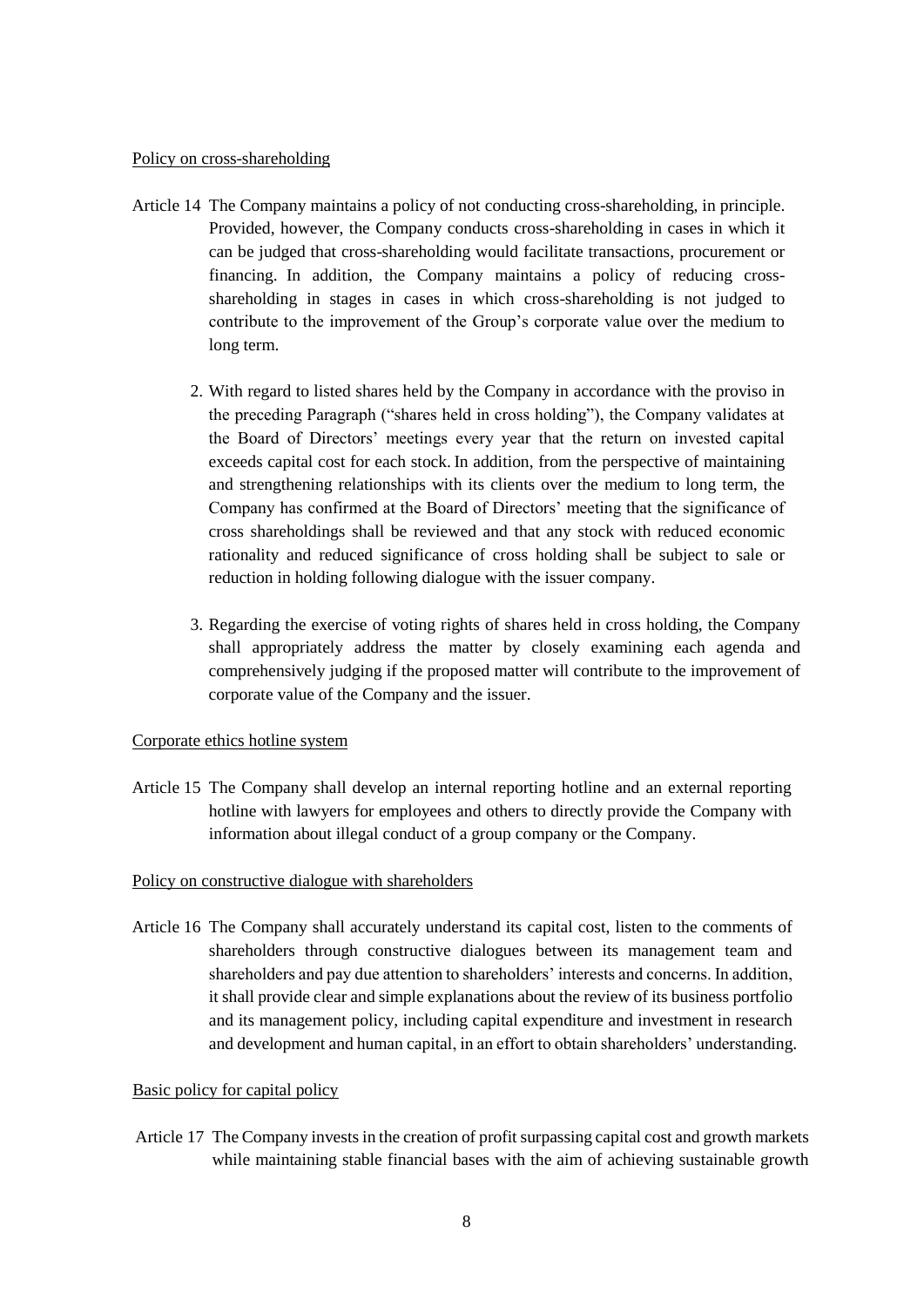and an increase in corporate value.

- 2. The Company's basic policy is to ensure stable and continuous returns to shareholders, with a target consolidated total return ratio of at least 40%. The Company flexibly implements the acquisition of treasury stock if deemed necessary as a shareholder return strategy that contributes to an increase in capital efficiency.
- 3. To fulfill its accountability to shareholders, the Board of Directors of the Company adequately discusses the necessity and rationality of capital policy that will cause a change of controlling interest or significant dilution.

#### Concept of diversity

Article 18 Since its foundation, the Group has aimed to achieve unparalleled greatness as set out in the ITO EN Group Founding Charter. Given this aim, the Group's basic principle for promoting human resources is to promote based on merit, in other worlds, to promote truly competent individuals regardless of mere seniority, academic background or other characteristics. Based on this principle, the Group aims to develop an environment in which diverse human resources can thrive according to their individual abilities and aptitudes, without characteristics such as their gender, nationality or age or whether they are mid-career hires or persons with disabilities negatively affect their career opportunities.

> By fostering a corporate culture based on this policy of promotion based on merit, the Group aims to realize its vision of becoming "Global Tea Company."

(1)Policy for human resource development

The Company focuses on human resource development in line with a basic policy that career advancement should be based on merit, every single employee should have equal opportunities, and evaluations should be fair. With the management principle of "Always Putting the Customer First" at the root of all its business operations, the Company is committed to implementing health management so that every single employee is healthy and can work energetically, including developing human resources and implementing workstyle reforms.

(2)Policy for internal environment development

The Company promotes a work-life balance and develops a comfortable workplace environment for everyone by ensuring that diverse human resources can flexibly choose work styles according to their specific circumstances.

#### Basic sustainability policy

Article 19 Based on the management principle, "Always Putting the Customer First," the Group is working to realize its medium- to-long term vision of becoming "Global Tea Company" by aiming to both solve environmental and social problems and improve corporate value at the same time through the practice of CSV management and the pursuit of ESG goals. To this end, the Group set the core subjects of the ISO26000 international standard: organizational governance, human rights, labor practices, the environment, fair operating practices, consumer issues, and community involvement and development as themes to be pursued, and identified three of these themes in particular as material issues for Group: consumer issues, community involvement and development, and the environment.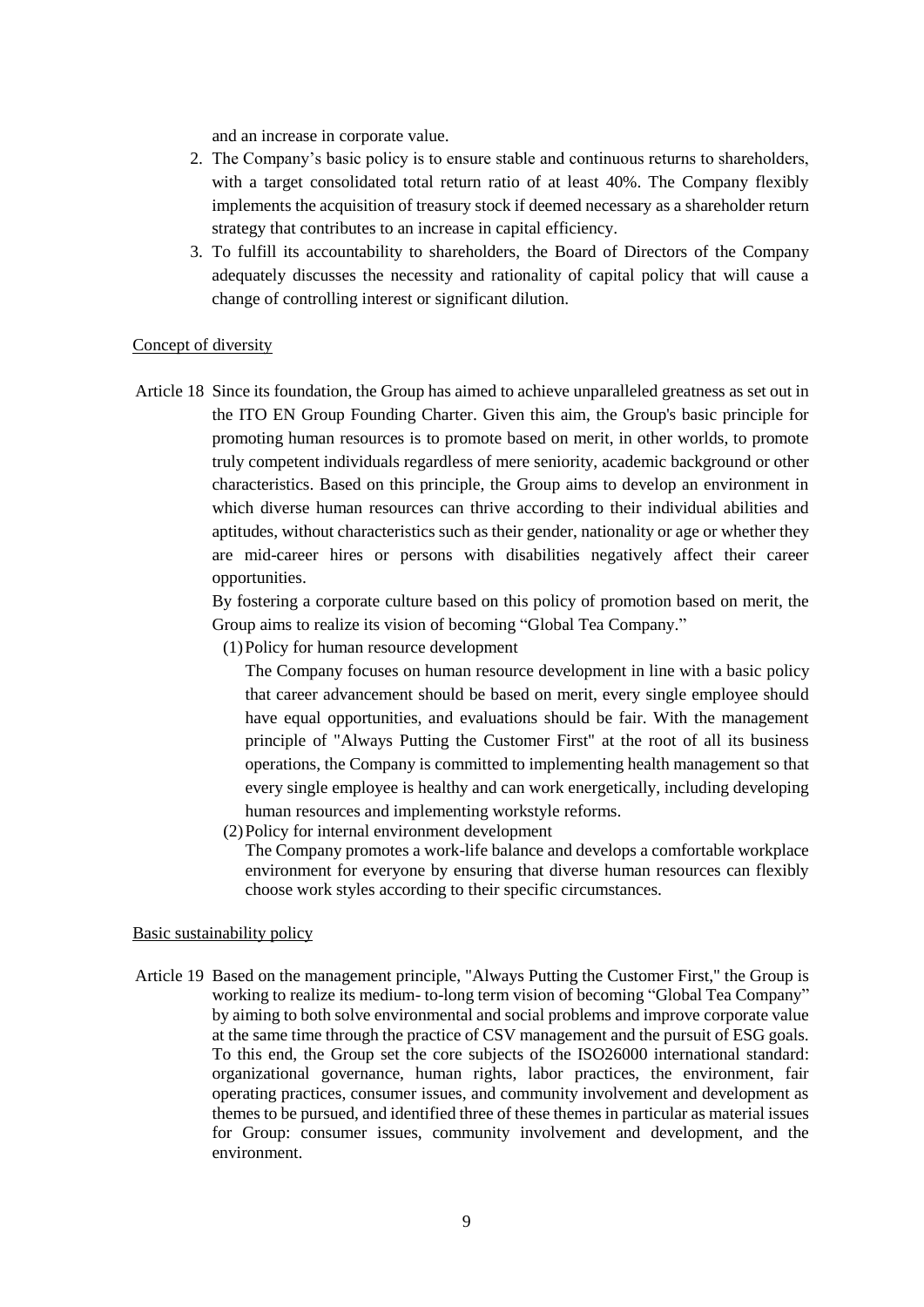#### Concept of anti-takeover measures

- Article 20 The Company has not adopted anti-takeover measures. The Company believes that it is important to always enhance the corporate value by improving its business performance and deepening stakeholders' understanding of the Company by building a closer relationship with all stakeholders.
	- 2. If the Company's shares become subject to a takeover bid, the Company demands the party offering the takeover bid explain their measures to increase the Group's value and discloses the opinions of the Board of Directors.

Established on December 1, 2015 Revised on December 3, 2018 Revised on December 1, 2021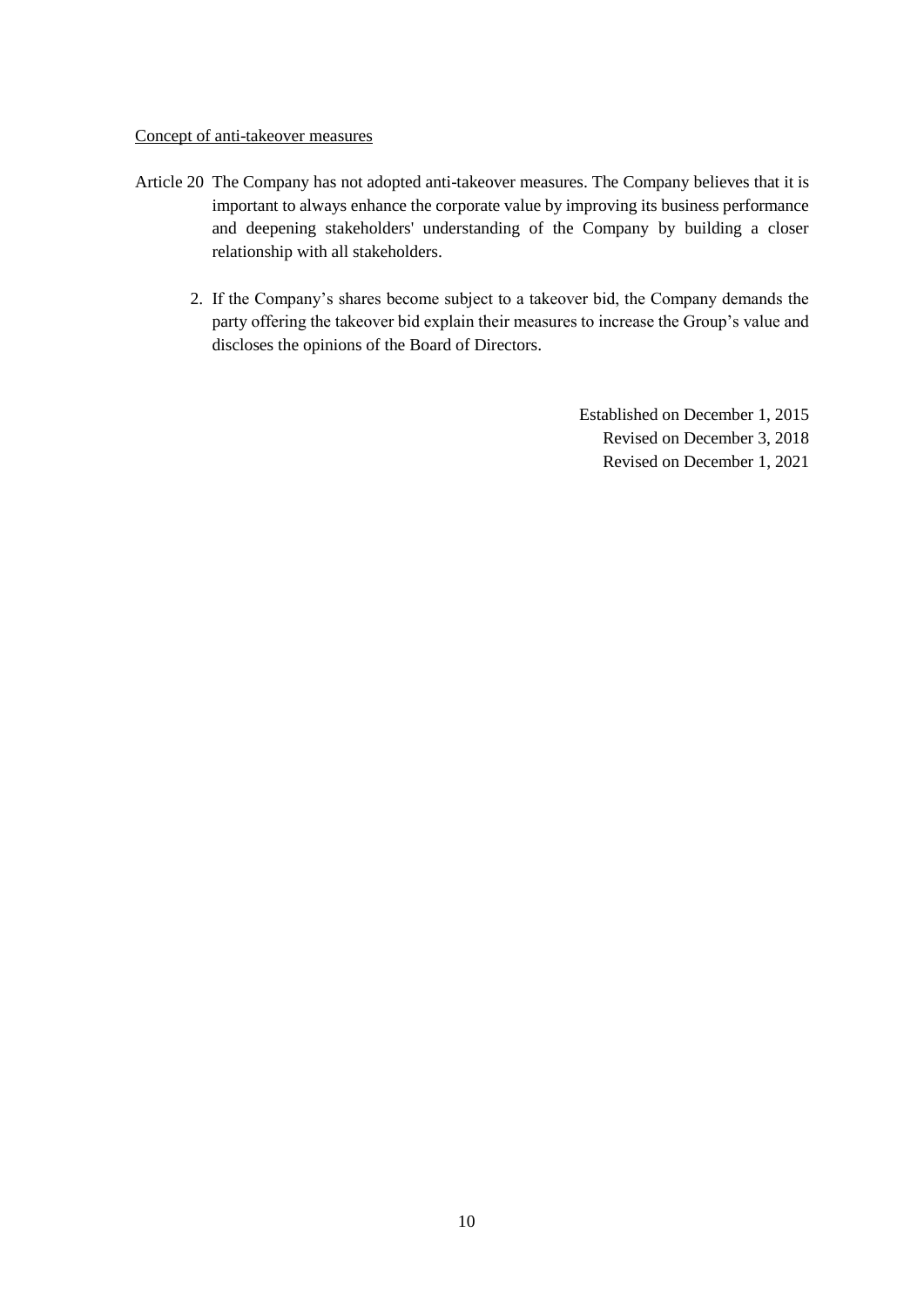Annex

# **Standards for the independence of independent Outside Directors and Outside Audit & Supervisory Board Members of the Company**

Based on the standards for the independence of Outside Directors and Outside Audit & Supervisory Board Members specified by Tokyo Stock Exchange Inc., the Company's standards for the independence of independent Outside Directors and Outside Audit & Supervisory Board Members are as described below.

- 1. Persons who do not fall under A to F below and are deemed unlikely to have conflicts of interest with general shareholders
	- A. Persons whose major client is the Company or their executives
	- B. Persons who are major clients of the Company or their executives
	- C. Consultants, certified public accountants or legal specialists who obtain large amounts of cash or other property, other than officers' remuneration, from the Company (in cases in which persons obtaining the properties are corporate bodies, associations or other organizations, persons who belong to said organizations)
	- D. Persons who have recently fallen under the following (a) Persons listed under A, B or C
	- E. An individual who has fallen under any of the following conditions (a) through (c) at any time in the 10 years prior to taking office
	- (a) An executive or non-executive Director of the Company's parent
	- (b)An Audit & Supervisory Board Member of the Company's parent (limited to cases in which an Outside Audit  $&$  Supervisory Board Member of the Company is designated as an independent officer)
	- (c) An executive of any of the Company's fellow subsidiaries
	- F. Close relatives of persons listed under (a) to (g) below, excluding those who are not important
		- (a) Persons listed under A to E
		- (b) Executive persons of the Company's subsidiary
		- (c) Directors or accounting advisors who are not executive persons of the Company's subsidiary, limited to cases in which Outside Audit & Supervisory Board Members are designated as independent officers
		- (d) An executive or non-executive Director of the Company's parent or an executive of the Company's subsidiary
		- (e) An Audit & Supervisory Board Member of the Company's parent (limited to cases in which an Outside Audit & Supervisory Board Member of the Company is designated as an independent officer)